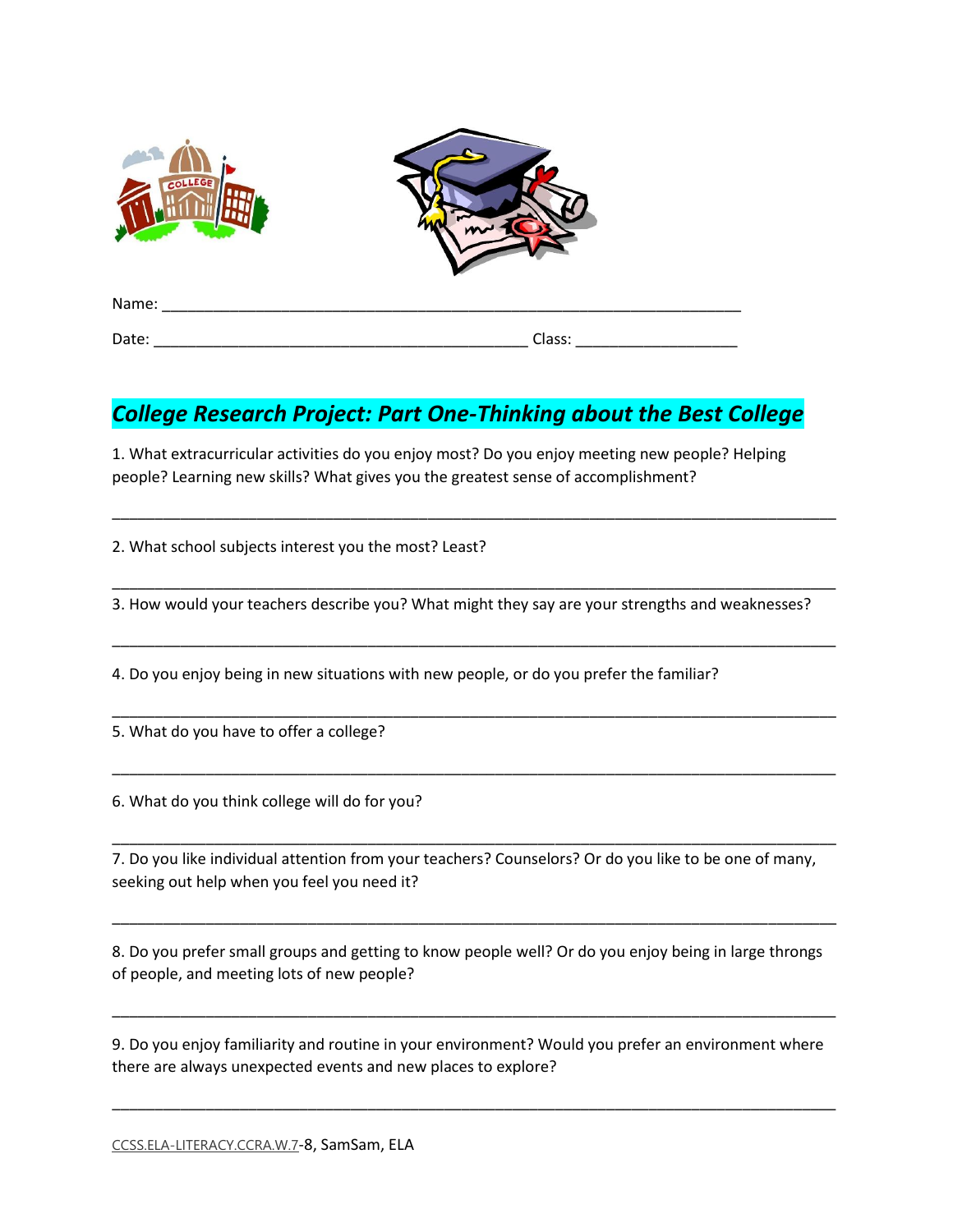10. Would you enjoy the fast pace of a large city, or would you consider it charged with tension and pressure? Would you find the pace of a smaller college town relaxing or boring?

11. Are you ready to "move out?" Do you want to stay close enough to home for an occasional weekend visit? Do you want to use college as a means to explore an area of the country?

\_\_\_\_\_\_\_\_\_\_\_\_\_\_\_\_\_\_\_\_\_\_\_\_\_\_\_\_\_\_\_\_\_\_\_\_\_\_\_\_\_\_\_\_\_\_\_\_\_\_\_\_\_\_\_\_\_\_\_\_\_\_\_\_\_\_\_\_\_\_\_\_\_\_\_\_\_\_\_\_\_\_\_\_\_

\_\_\_\_\_\_\_\_\_\_\_\_\_\_\_\_\_\_\_\_\_\_\_\_\_\_\_\_\_\_\_\_\_\_\_\_\_\_\_\_\_\_\_\_\_\_\_\_\_\_\_\_\_\_\_\_\_\_\_\_\_\_\_\_\_\_\_\_\_\_\_\_\_\_\_\_\_\_\_\_\_\_\_\_\_

12. Do you prefer the chance to take long bike rides through the country or to spend afternoons in a city

\_\_\_\_\_\_\_\_\_\_\_\_\_\_\_\_\_\_\_\_\_\_\_\_\_\_\_\_\_\_\_\_\_\_\_\_\_\_\_\_\_\_\_\_\_\_\_\_\_\_\_\_\_\_\_\_\_\_\_\_\_\_\_\_\_\_\_\_\_\_\_\_\_\_\_\_\_\_\_\_\_\_\_\_\_

\_\_\_\_\_\_\_\_\_\_\_\_\_\_\_\_\_\_\_\_\_\_\_\_\_\_\_\_\_\_\_\_\_\_\_\_\_\_\_\_\_\_\_\_\_\_\_\_\_\_\_\_\_\_\_\_\_\_\_\_\_\_\_\_\_\_\_\_\_\_\_\_\_\_\_\_\_\_\_\_\_\_\_\_\_

\_\_\_\_\_\_\_\_\_\_\_\_\_\_\_\_\_\_\_\_\_\_\_\_\_\_\_\_\_\_\_\_\_\_\_\_\_\_\_\_\_\_\_\_\_\_\_\_\_\_\_\_\_\_\_\_\_\_\_\_\_\_\_\_\_\_\_\_\_\_\_\_\_\_\_\_\_\_\_\_\_\_\_\_\_

coffeehouse?

13. Are you a type A personality (needing to be always "on the go" all the time, to be involved in competitive events)? Or do you move at a slower pace?

14. Do you enjoy independent academic achievement or do you like to work in groups?

## *College Research Project: Part Two-* The Ideal College

Directions: Choosing one answer for each item will help you begin to narrow your search for colleges to research. Highlight, Underline, or Place a Check Mark to identify your answers:

\_\_\_\_\_\_\_\_\_\_\_\_\_\_\_\_\_\_\_\_\_\_\_\_\_\_\_\_\_\_\_\_\_\_\_\_\_\_\_\_\_\_\_\_\_\_\_\_\_\_\_\_\_\_\_\_\_\_\_\_\_\_\_\_\_\_\_\_\_\_\_\_\_\_\_\_\_\_\_\_\_\_

\_\_\_\_\_\_\_\_\_\_\_\_\_\_\_\_\_\_\_\_\_\_\_\_\_\_\_\_\_\_\_\_\_\_\_\_\_\_\_\_\_\_\_\_\_\_\_\_\_\_\_\_\_\_\_\_\_\_\_\_\_\_\_\_\_\_\_\_\_\_\_\_\_\_\_\_\_\_\_\_\_\_

Be sure to give reasons for your answers.

1. I would prefer that my college be

In a large city

In a suburban area

In a small town

In a rural area

## because

2. I would prefer that my college have an enrollment that is

Small (fewer than 3,000 students)

Medium (3,000–10,000 students)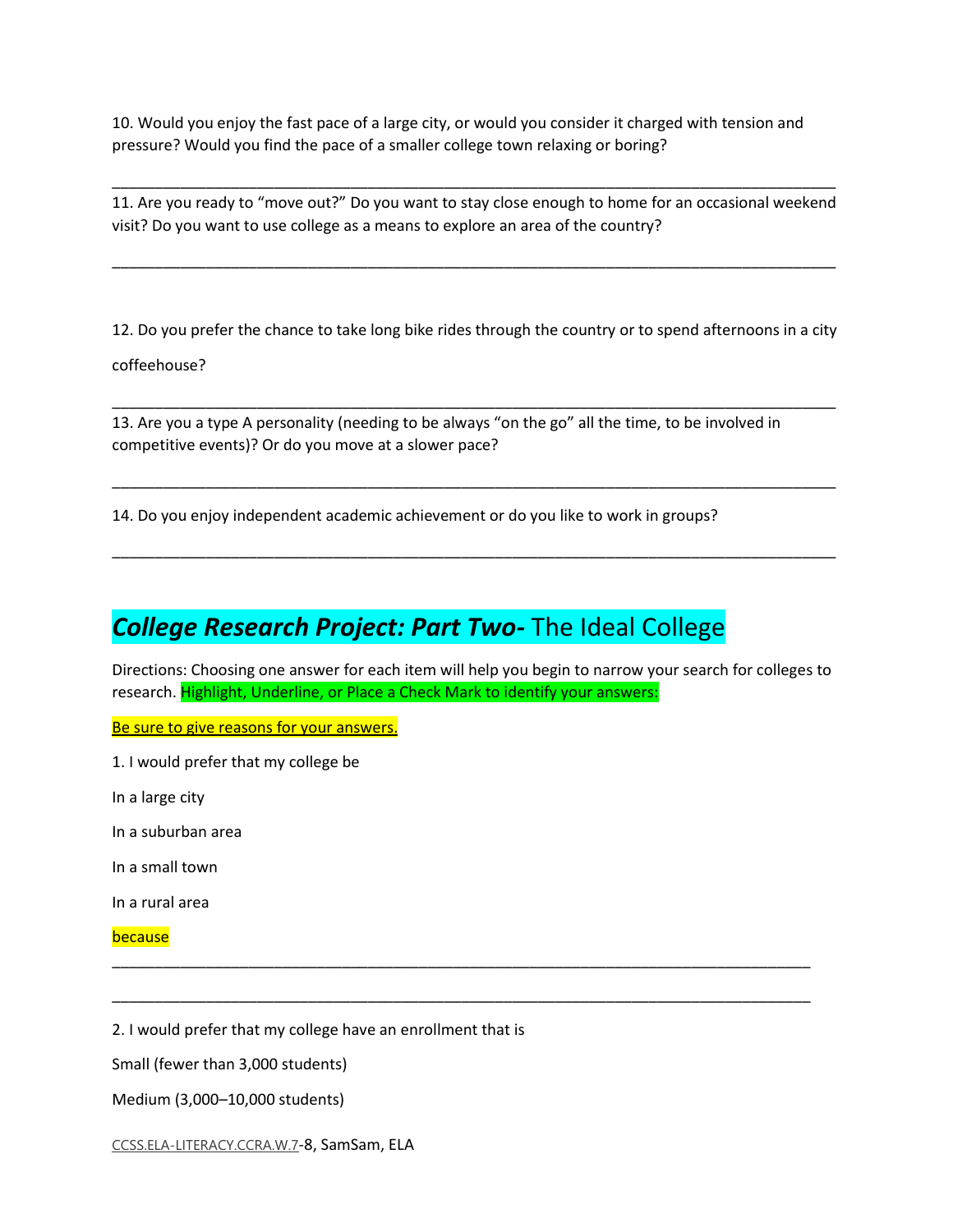Large (10,000 or more students)

## because

3. I would prefer that my college be located

Close enough for me to live at home

Close enough for me to visit my family on weekends

Close enough to visit occasionally

Far enough away that I come home only for major holidays and summer vacation

\_\_\_\_\_\_\_\_\_\_\_\_\_\_\_\_\_\_\_\_\_\_\_\_\_\_\_\_\_\_\_\_\_\_\_\_\_\_\_\_\_\_\_\_\_\_\_\_\_\_\_\_\_\_\_\_\_\_\_\_\_\_\_\_\_\_\_\_\_\_\_\_\_\_\_\_\_\_\_\_\_\_

\_\_\_\_\_\_\_\_\_\_\_\_\_\_\_\_\_\_\_\_\_\_\_\_\_\_\_\_\_\_\_\_\_\_\_\_\_\_\_\_\_\_\_\_\_\_\_\_\_\_\_\_\_\_\_\_\_\_\_\_\_\_\_\_\_\_\_\_\_\_\_\_\_\_\_\_\_\_\_\_\_\_.

\_\_\_\_\_\_\_\_\_\_\_\_\_\_\_\_\_\_\_\_\_\_\_\_\_\_\_\_\_\_\_\_\_\_\_\_\_\_\_\_\_\_\_\_\_\_\_\_\_\_\_\_\_\_\_\_\_\_\_\_\_\_\_\_\_\_\_\_\_\_\_\_\_\_\_\_\_\_\_\_\_\_

\_\_\_\_\_\_\_\_\_\_\_\_\_\_\_\_\_\_\_\_\_\_\_\_\_\_\_\_\_\_\_\_\_\_\_\_\_\_\_\_\_\_\_\_\_\_\_\_\_\_\_\_\_\_\_\_\_\_\_\_\_\_\_\_\_\_\_\_\_\_\_\_\_\_\_\_\_\_\_\_\_\_.

\_\_\_\_\_\_\_\_\_\_\_\_\_\_\_\_\_\_\_\_\_\_\_\_\_\_\_\_\_\_\_\_\_\_\_\_\_\_\_\_\_\_\_\_\_\_\_\_\_\_\_\_\_\_\_\_\_\_\_\_\_\_\_\_\_\_\_\_\_\_\_\_\_\_\_\_\_\_\_\_\_\_

\_\_\_\_\_\_\_\_\_\_\_\_\_\_\_\_\_\_\_\_\_\_\_\_\_\_\_\_\_\_\_\_\_\_\_\_\_\_\_\_\_\_\_\_\_\_\_\_\_\_\_\_\_\_\_\_\_\_\_\_\_\_\_\_\_\_\_\_\_\_\_\_\_\_\_\_\_\_\_\_\_\_.

\_\_\_\_\_\_\_\_\_\_\_\_\_\_\_\_\_\_\_\_\_\_\_\_\_\_\_\_\_\_\_\_\_\_\_\_\_\_\_\_\_\_\_\_\_\_\_\_\_\_\_\_\_\_\_\_\_\_\_\_\_\_\_\_\_\_\_\_\_\_\_\_\_\_\_\_\_\_\_\_\_\_

\_\_\_\_\_\_\_\_\_\_\_\_\_\_\_\_\_\_\_\_\_\_\_\_\_\_\_\_\_\_\_\_\_\_\_\_\_\_\_\_\_\_\_\_\_\_\_\_\_\_\_\_\_\_\_\_\_\_\_\_\_\_\_\_\_\_\_\_\_\_\_\_\_\_\_\_\_\_\_\_\_\_.

**because** 

4. I would prefer that my college be

In state

Out of state

because

5. I would prefer that my college be

Public

Private, non-sectarian

Private, church- or religious-affiliated

because

6. I would prefer that the student body at my college consist of

A diverse population of students

Many students who are like me

Doesn't matter